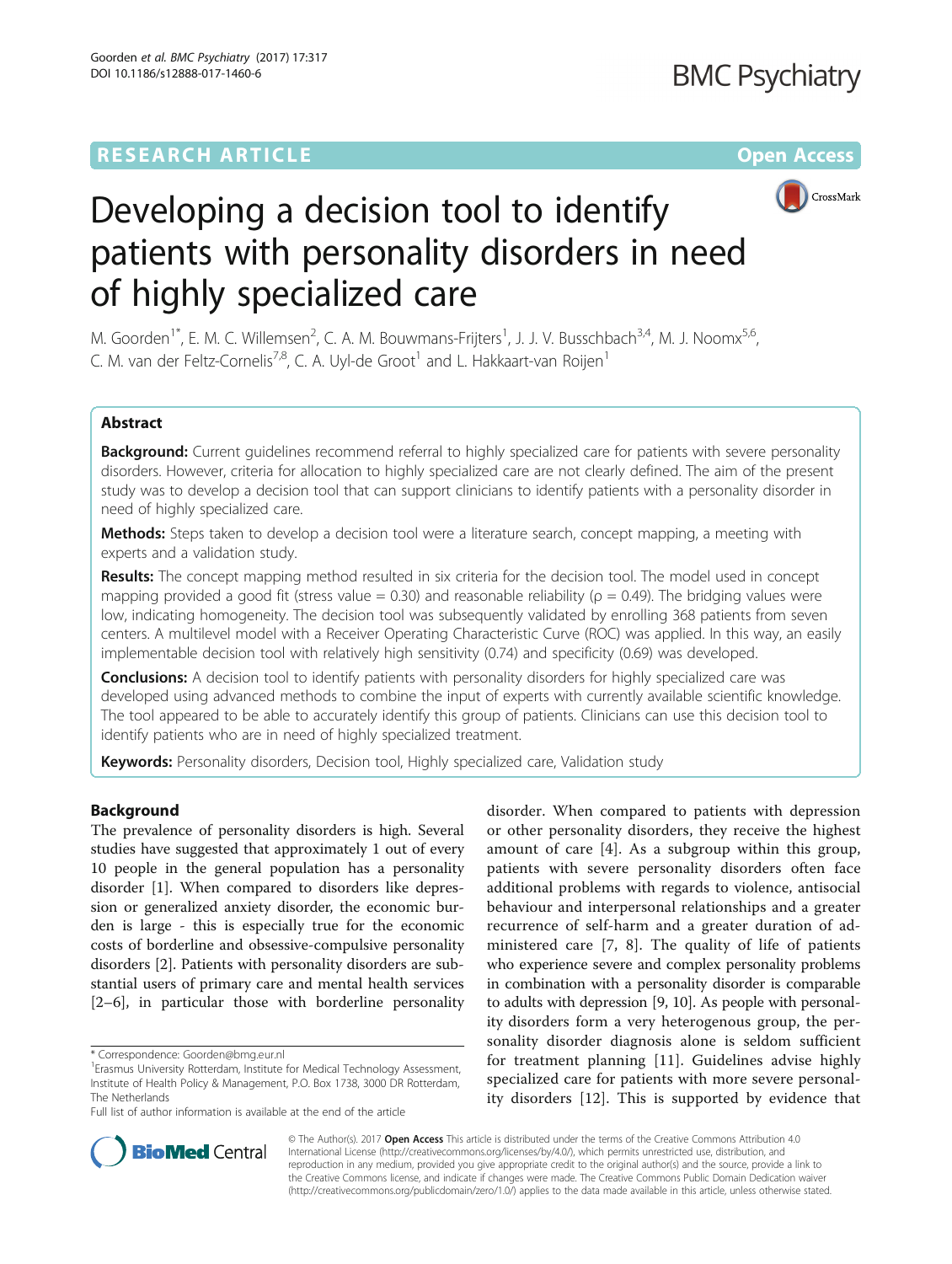indicates that patients with personality disorders are less responsive to usual treatment [[9](#page-11-0)]. However, research concerning the early identification of patients in need of highly specialized treatment is scarce. Therefore in clinical practice, referral to highly specialized care is often only considered after multiple ineffective regular treatments [[12](#page-11-0)]. Thus, patients may receive insufficient and inappropriate treatment [[9](#page-11-0)] and are expected to generate high costs over time.

Referral to highly specialized care may be optimized by improving diagnostics. To date, validated tools for decision support are scarce in psychiatric practice. This is in contrast to other parts of health care, such as oncology or cardiovascular disease. In the absence of validated tools for the identification of patients who may benefit from highly specialized care, clinicians currently rely on overall clinical impressions or severity of symptoms [[13](#page-11-0)].

To develop a validated tool, it is important to first define the characteristics of patients with severe personality disorders. Until now, only a few studies provided definitions of patients with severe personality disorders. Crawford et al. [\[14](#page-11-0)] showed that only a few of these studies provide such definitions. These definitions fit five main themes: 1) some categories of personality disorders are more severe than others; 2) severity depends on the number of features of a personality disorder; 3) severity depends on the number of categories of personality disorders; 4) severity depends on the level of impairment in social functioning, and 5) severity depends on the risk of harm towards others [[14\]](#page-11-0). Tyrer [\[7](#page-11-0)] and Crawford, Koldobsky, Mulder, and Tyrer [\[14](#page-11-0)] developed a severity scale for personality disorders based on the number of clusters, the number of personality disorders, the level of impairment in social functioning and the risk of harm towards each other. However, their scale is not based upon a systematic approach to the evidence. Moreover the relationship between severity, as defined by the criteria of the scale, and treatment allocation to highly specialized treatments is unclear. Although the criteria on this already existing severity scale are expected to partly overlap with the criteria for the identification of patients who may benefit from highly specialized care, these criteria may not cover these patients sufficiently.

As there is no knowledge on how to identify these patients, the aim of the present study was to develop a decision tool that can aid clinicians in identifying patients with personality disorders in need of highly specialized care.

## Methods

#### Study design

The Decision Tool Personality Disorder (DTPD) was developed by clinicians in collaboration with researchers. Its development progressed through three primary phases.

During the first phase, a systematic review of the literature was conducted to serve as a scientific foundation for the decision tool. In this phase, experts were asked to suggest search terms in addition to the search terms that the researchers had already generated. In this way, a large set of potential predictors relevant for treatment allocation was formed. In the second phase, a structured conceptualization methodology known as concept mapping was employed to complement the initial list of features. These criteria were provided by clinical experts and used to develop a consensus-based conceptual framework to guide tool development. Experts were asked to sort the potential predictors into distinguishable categories. In this way, a list of items based on the concept mapping results was generated. These items were used to create the DTPD. Experts were consulted at every step to ensure clinical usability. In the third phase, the instrument was studied for its psychometric properties. An overview of the three phases is presented in Fig. [1](#page-2-0).

To effectively take key decisions in the concept mapping process, guidelines recommend to use a small group of participants and/or researchers [[15](#page-11-0)]. Therefore, before the study started a small working group was formed. This group consisted of researchers and clinicians from two mental health care institutions (De Viersprong, a mental health centre specialized in personality pathology; PsyQ, a mental health centre for general psychopathology) and a university (Erasmus University, Institute for Medical Technology Assessment), all specialized in the treatment of personality disorders. This working group contacted experienced clinicians who were then invited to complete a digital survey to provide their contact details and the contact details of other experts for participation in the research.

#### Phase 1: Literature search

To develop the first set of criteria for the DTPD, a systematic literature search was conducted in PubMed and Psychinfo. In the absence of studies directly examining factors associated with a need for highly specialized care, proxy indicators had to be identified. The following proxy indicators were defined by experts using a webbased survey: comorbidity, severity, dropout, prognosis and patient characteristics. Search terms were then based on these terms. Studies were first screened by title for selection. Selection was based on eligibility criteria, numbered: (1a) English/Dutch/Human/Abstract or full text available, (1b) Randomized trial/(systematic) Review/ Clinical trial/Observational study and (2) published after 1992, (3a) Personality disorder, (3b) Proxy indicators in combination with patient characteristics/comorbidity, and (4) no overlap between studies. For criteria 3b we searched for possible characteristics of patients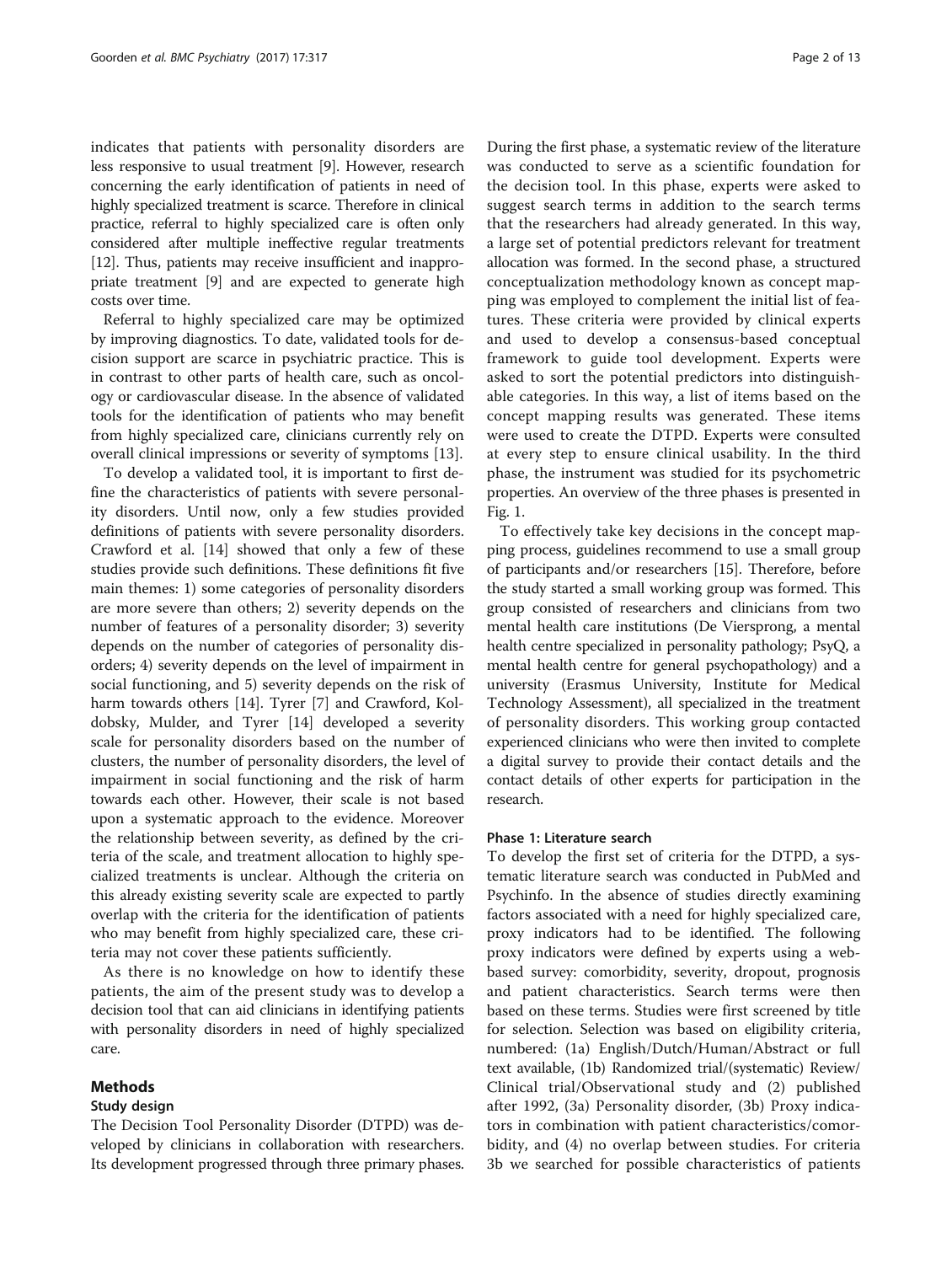<span id="page-2-0"></span>

or certain psychological comorbidities that were associated with having such a proxy indicator - such as certain characteristics that are associated with dropout. Two researchers independently performed the selection process and data extraction of the studies  $(MG \text{ and } DS)^1$ . Differences in selection were resolved by discussion. Following this, the studies were screened for information on predictors/criteria associated with dropout, severity of the personality disorder, predictors for the course of treatment and other prognostic factors. In the review, we have adopted the Preferred Reporting Items for Systematic Reviews and Meta-Analyses (PRISMA) statement [[16](#page-11-0)]. The criteria defined in the literature search were subsequently used in the concept mapping phase.

# Phase 2: Concept mapping

Concept mapping is a method that integrates qualitative research design with quantitative analytic techniques to conceptualize a phenomenon. The concept mapping in the present study consisted of three successive actions for the participants: a brainstorming session, sorting criteria and rating the relevance of criteria. Participants were given access to an online concept mapping system

[[17\]](#page-11-0). The web-based concept mapping procedure consisted of three successive steps:

- The brainstorming session: initial criteria from the review were presented to the panel and subsequently the experts were asked to formulate additional criteria which they thought could distinguish between patients who are in need of highly specialized care and patients who are not in need of highly specialized care. The criteria from the literature review and the additional criteria provided by the experts were merged together and subsequently edited for redundancies. Criteria were solely selected by the working group if they related to the focus question and demonstrated a similar abstraction level. Moreover, all criteria had to be clearly defined and overlapping criteria were taken together.
- Sorting the criteria: the experts were asked to sort these criteria into piles on the basis of shared content or theme.
- Rating the relevance of the criteria: experts were asked to rate the perceived importance of the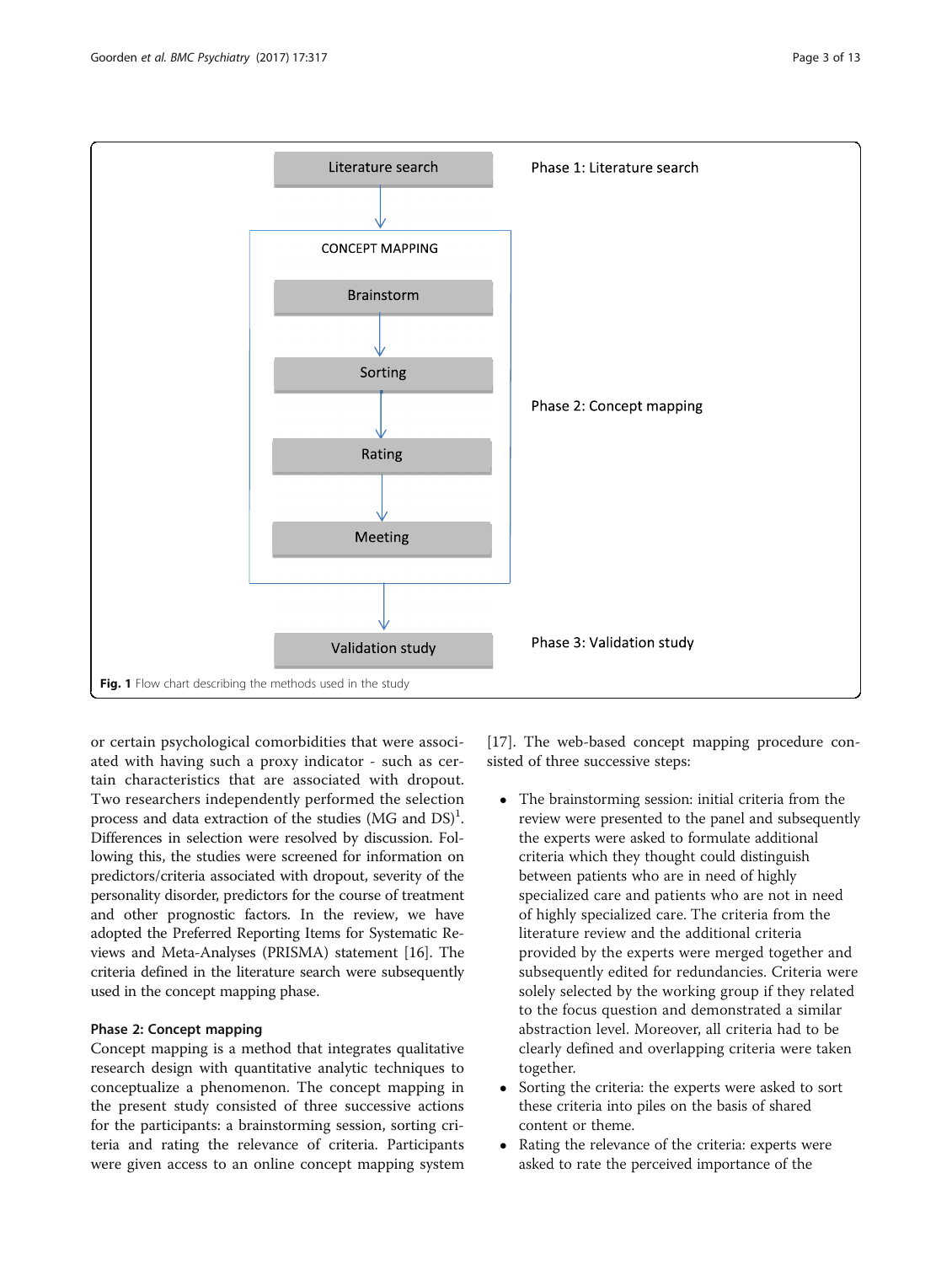generated criteria on a 6-point scale (1 = not important,  $6 = \text{very important}$ .

The concept mapping phase resulted in a number of clusters (criteria that were sorted onto the same pile most frequently by clinicians).

A meeting with experts was organized to operationalize the clusters. The overall content of the clusters could not be changed. During the meeting, the participants were given four tasks concerning each of the clusters.

- Examine the variables in the cluster. Which variables do you think should be discarded, or are there other variables that should be included?
- Each cluster should have a name that adequately describes the contents. Can you indicate an appropriate name for this cluster?
- To operationalize the cluster, it is necessary to ask the patient questions. What questions can be asked? Or what questionnaire(s) could be administered to assess how a patient scores on the cluster in question?
- What value should the cluster have for referral to a specific therapy?

On the basis of this process, criteria were added or omitted to the clusters. This meeting was followed by a conference call in which the clusters were operationalized and a first concept decision tool consisting of the clusters (the criteria on the tool) was presented.

#### Phase 3: Validation study

The concept decision tool was filled out during the intake phase by the clinician and was composed of the criteria that were acquired from the concept mapping phase. One extra question was added to indicate whether the patient needed highly specialized care or not (yes/no). The clinicians based their answer to this question upon clinical impression. During the validation phase, the cut-off point of the final set of criteria was not shown to the therapists. At the end of the validation procedure, a meeting with the expert group was held to determine whether criteria that were not significantly associated with the clinical decision should be included in the final decision tool. A second meeting was organized to determine the cut-off score of the instrument.

## Participants

In total, 87 experts were approached to participate in the literature search and the concept mapping phase. Twenty-three of them provided search terms, 28 experts participated in the brainstorming session, 22 in the sorting task and 22 in the rating task. For concept mapping, our goal was to include a minimum of 15 experts to participate, since the average number of participants needed for reliable concept mapping is between 10 and 20 [\[18](#page-11-0)]. The data of five of the sorters could not be used due to incorrect execution of the sorting task. The pilot study included 20 therapists evaluating 44 patients, assessing the concept DTPD at the two mental health care institutions. Next, a larger validation study was performed in which seven centres participated, including 88 therapists evaluating 368 patients.

# Statistical analysis

Concept mapping software (Concept mapping, 2003) was used for the digital data collection process. Demographic data on the experts regarding sex, age, number of years of experience, title and setting, and the results of the statistical analysis were also collected. SPSS (IBM SPSS statistics, version 19.0.0) was used for the statistical analysis during concept mapping and Excel (Excel, 2010) for building a database during the validation study. R was used for modelling after the validation study.

Statistical analysis during concept mapping took the form of an analysis where criteria were grouped into clusters by putting the criteria into clusters that are more similar to one another and by determining the importance of the clusters (by ratings). These clusters were then operationalized and used as the final set of criteria in the validation phase. Statistical analysis in the this phase consisted of modelling the final set of criteria and determining a threshold for the set of criteria.

In the concept mapping phase, the frequency by which participants put criteria on the same pile was assessed (see Additional file [1](#page-11-0) for more details about the analysis). These criteria were then plotted in a two dimensional plane. Criteria that were more similar (based on the frequency by which participants put the same criteria on the same pile) were closer to each other. A "goodness of fit" test that calculated the stress index (a goodness of fit measure) was conducted. Using cluster analysis, the criteria that were more similar to each other were grouped. The working group decided on the maximum and minimum number of groups (clusters). Subsequently, a stepped procedure was followed: starting at the maximum number of clusters, at each step two clusters were combined into one (hierarchical cluster analysis) until a minimum limit was reached. The working group based their decision not only on their clinical expertise (do certain criteria belong together in a cluster?) but also on the average number of clusters the participants had created, and on the bridging values. The bridging values are a measure of coherence between the criteria in the clusters (low means high coherence) and are an indication of the probability of experts sorting those criteria together into a single cluster. The mean value of rating on the 1–6 scale was calculated for each cluster and tested on significant differences to assess if the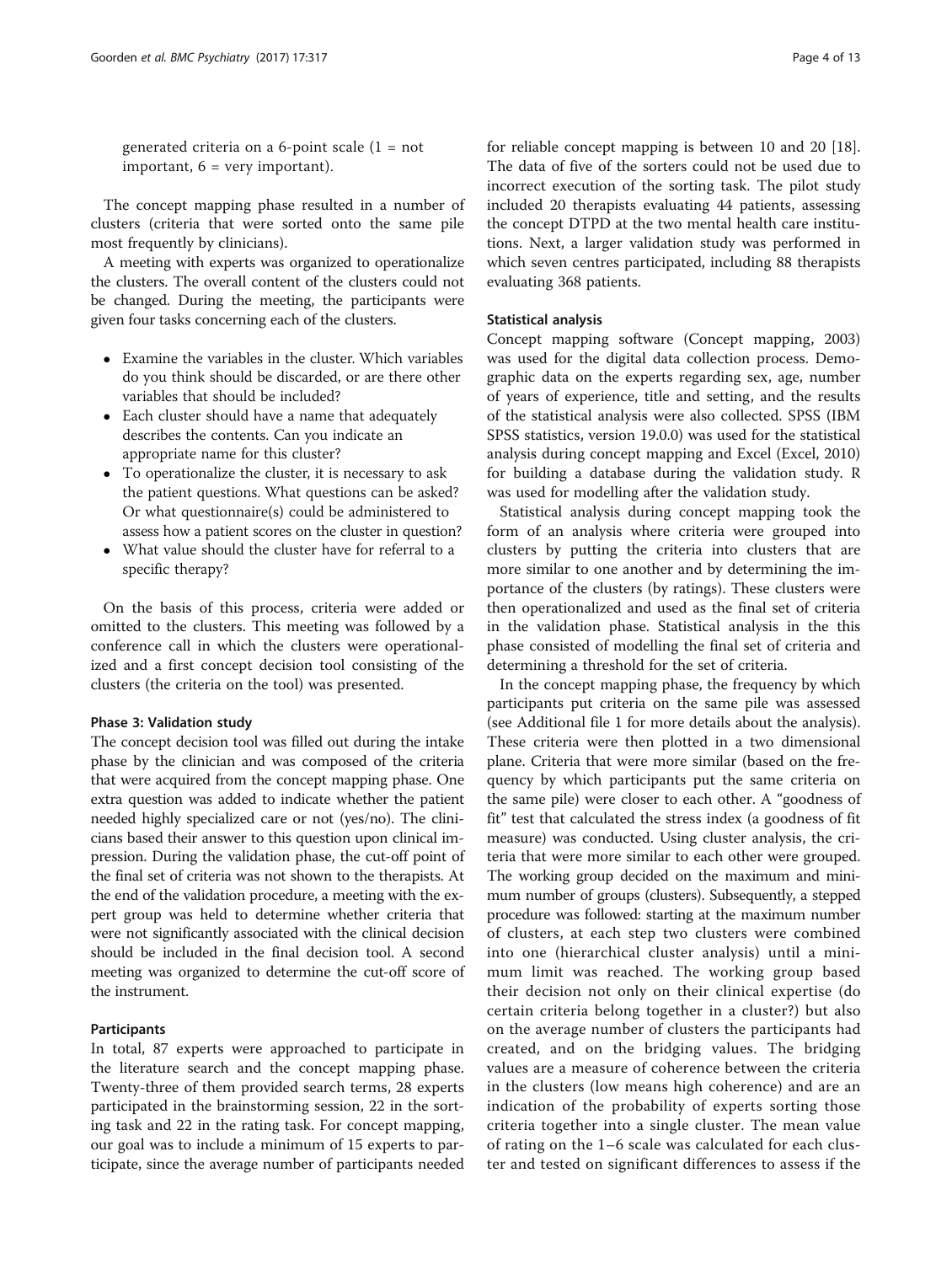clusters should be weighed evenly. Reliability was subsequently evaluated by means of the point-biserial correlation, through which the correlation between individual sorting and group sorting was determined. The clusters acquired from concept mapping were considered to be the criteria on the decision tool.

For the validation study of this decision tool, similarity of the criteria with clinical decision was examined in a pilot study by calculating the percentage where a specific criterion was checked as positive and where at the same time clinicians indicated that this patient should be referred to highly specialized care. In the validation study, criterion validity was assessed. For criterion validity, the sensitivity and the specificity of the decision tool were evaluated. Sensitivity is the ability of the instrument to identify patients that belong to highly specialized care. Specificity is the ability to identify those patients that do not belong to highly specialized care. To determine whether patients do (or do not) belong to highly specialized care, clinical judgement was used. A multilevel model was applied as we expected that the clinical decisions within each treatment centre would correlate more than

the clinical decisions between the centres. A binomial family of functions was used with a logit link function. The correlation structure was "exchangeable". Using this model, sensitivity and 1-specificity were plotted in a Receiver Operating Characteristic Curve (ROC curve). Subsequently, the Area Under the Curve (AUC) was calculated. When sensitivity and specificity are both high, the AUC approaches 1. By using this model we could determine which of the criteria correlated significantly with clinical decision. Subsequently, easily implementable scoring systems were tested; the criteria were summed and sensitivity and specificity were determined at the specific cut-off points. For internal consistency, we calculated Cronbach's Alpha.

# Results

# Phase 1: Literature search results

Respectively 8912 and 5025 studies were retrieved in PsycINFO and PubMed. These studies were selected according to the selection criteria (Fig. 2). The review yielded 11 studies, including four reviews and seven

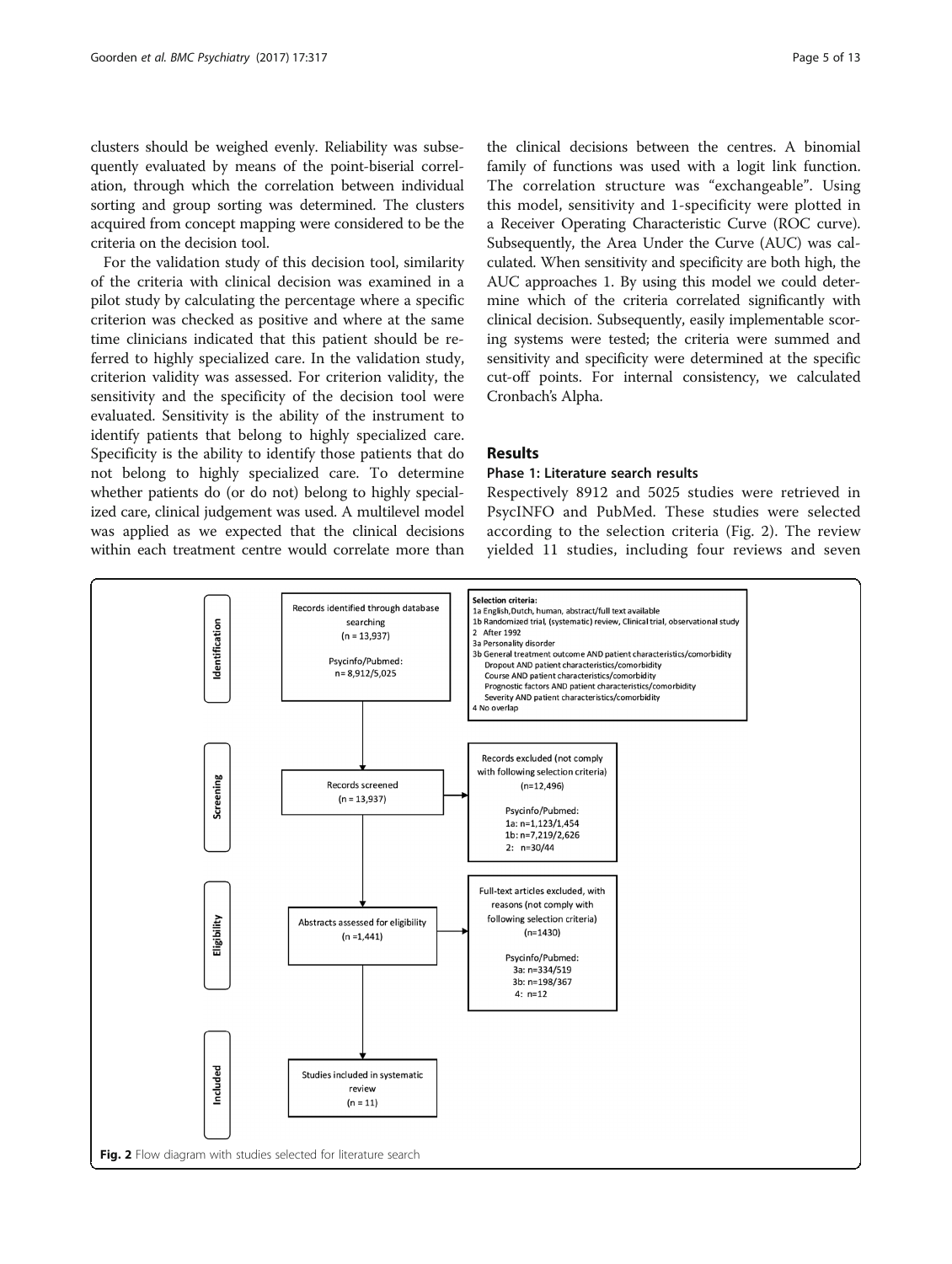<span id="page-5-0"></span>Table 1 Results of the literature review

| Author                                  | Type PS    | Type of article     | Criteria                                                                                                                                                                                                                                                                                                                                                                                                                                                                                                                                                                                                                                                                                                                                                                                                                                                                                                                                                                                                                                                                                                                                                                                                                                                                                     | Positive effect on                                                      |
|-----------------------------------------|------------|---------------------|----------------------------------------------------------------------------------------------------------------------------------------------------------------------------------------------------------------------------------------------------------------------------------------------------------------------------------------------------------------------------------------------------------------------------------------------------------------------------------------------------------------------------------------------------------------------------------------------------------------------------------------------------------------------------------------------------------------------------------------------------------------------------------------------------------------------------------------------------------------------------------------------------------------------------------------------------------------------------------------------------------------------------------------------------------------------------------------------------------------------------------------------------------------------------------------------------------------------------------------------------------------------------------------------|-------------------------------------------------------------------------|
| Barnicot, K. et al. (2011) [23]         | <b>BPD</b> | Systematic review   | Schizoid personality disorder<br>High level of impulsivity<br>Less pre-treatment suicidal behavior<br>Lack of motivation to change<br>Less internal, more external<br>motivation to change<br>Experiencing higher stigmatization<br>Experiential avoidance<br>Higher trait anxiety<br>Higher anger level                                                                                                                                                                                                                                                                                                                                                                                                                                                                                                                                                                                                                                                                                                                                                                                                                                                                                                                                                                                     | Dropout                                                                 |
| Barnow, S. et al. (2010) [26]           | <b>BPD</b> | Review              | Substance use disorders                                                                                                                                                                                                                                                                                                                                                                                                                                                                                                                                                                                                                                                                                                                                                                                                                                                                                                                                                                                                                                                                                                                                                                                                                                                                      | Treatment outcome<br>(suicidality/remission time)                       |
| Chiesa, M. et al. (2011) [27]           | PD         | Observational study | Deliberate self-harm                                                                                                                                                                                                                                                                                                                                                                                                                                                                                                                                                                                                                                                                                                                                                                                                                                                                                                                                                                                                                                                                                                                                                                                                                                                                         | DSM-IV- (comorbidity)                                                   |
| Goodman, G. et al. (1998) [28]          | <b>BPD</b> | Observational study | Initial depression and initial<br>psychotic symptoms                                                                                                                                                                                                                                                                                                                                                                                                                                                                                                                                                                                                                                                                                                                                                                                                                                                                                                                                                                                                                                                                                                                                                                                                                                         | Treatment outcome<br>(SCID-P-comorbidity/<br>SCL-90R-symptom checklist) |
| Gunderson, J. G. et al. (2006) [22] BPD |            | Observational study | Meet several criteria for obsessive-<br>compulsive personality disorder<br>Number of borderline personality<br>disorder criteria<br>Number of personality disorder criteria<br>Number of axis-I disorders<br>Early history of abuse and neglect<br>Low GAF score<br>Lower quality relationships                                                                                                                                                                                                                                                                                                                                                                                                                                                                                                                                                                                                                                                                                                                                                                                                                                                                                                                                                                                              | Treatment outcome<br>(DSM-IV-Number of criteria/<br>lower GAF score)    |
| McMurran, M. et al. (2010) [29]         | PD         | Systematic review   | Lower age<br>Lower level of educational attainment<br>Lower-skilled occupation level<br>Unemployed<br>Convicted in court as an adolescent<br>Parental divorce before the age of 10<br>Emotional neglect during childhood<br>Less time alone<br>Being in a relationship for less than<br>six months<br>Meet more than one PD diagnoses<br>Meet more PD criteria<br>Diagnosis of obsessive-compulsive PD,<br>severe histrionic or antisocial PD and<br>no specific PD<br>Having a dependent PD<br>Have a personality disorder in cluster A or B<br>Higher level of narcism<br>Higher level of impulsivity<br>Fewer suicide attempts<br>Higher trait anxiety<br>Still be in the pre-consideration stage<br>of change<br>Less persistence<br>Higher levels of avoidance<br>Poor rational social problem-solving ability<br>High level of carelessness in problem-solving<br>High level of impulsivity in problem-solving<br>More social competence<br>Poor ego structure<br>Less primitive defence<br>Weaker adaptive defence style<br>A greater denial of need for closeness<br>Have conflicts regarding engagement and<br>abandonment<br>Fear of impulsive breakthrough of<br>negative affect<br>More externalizing defence<br>Projective identification<br>Lower level of general functioning | Dropout                                                                 |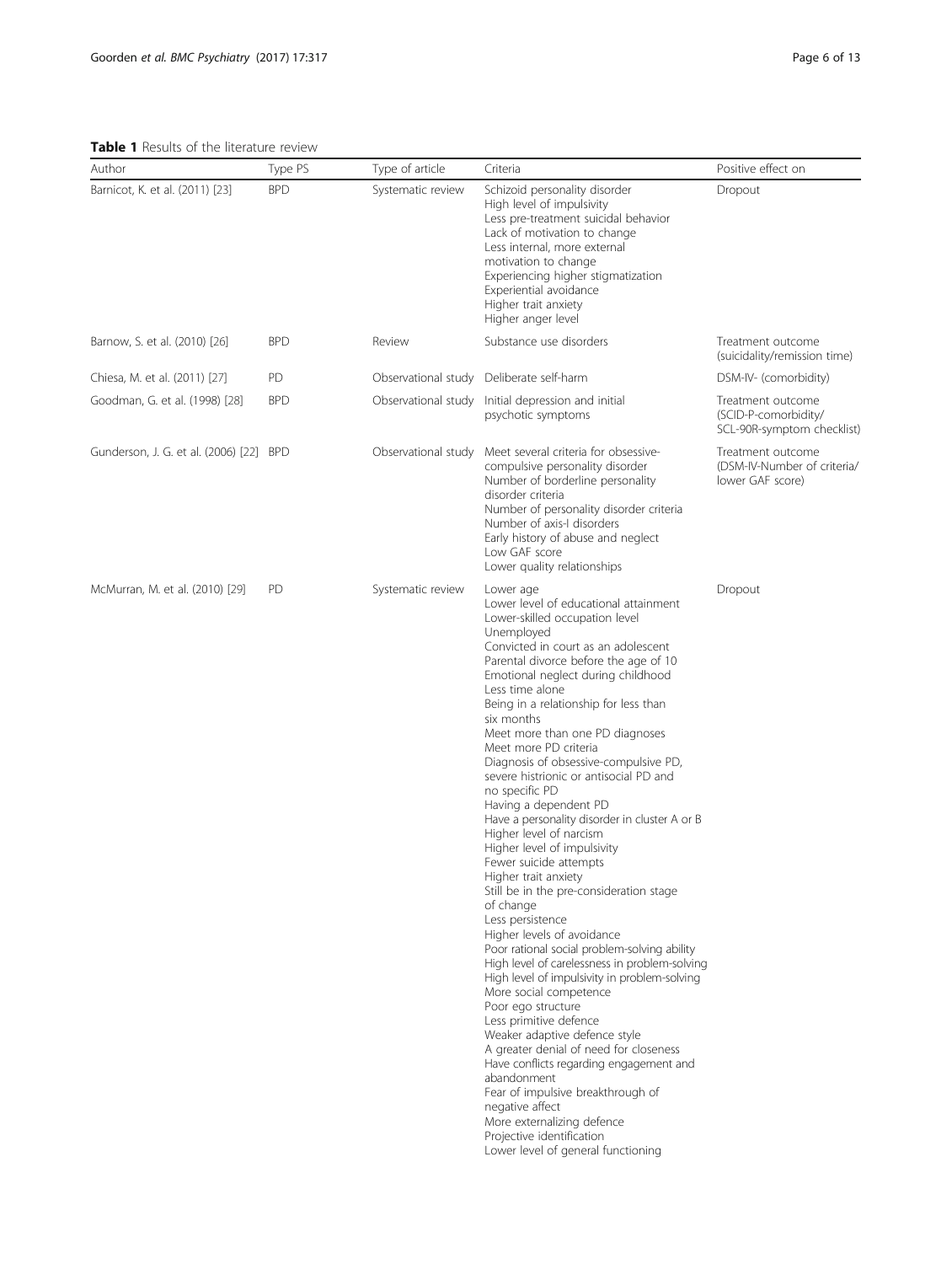#### Table 1 Results of the literature review (Continued)

|                                  |                                             |                                         | Previous substance abuse<br>Depressive self-image<br>Less depressed<br>No mood disorders<br>Problems are focussed in one area                                                                                                                                                                                                                                                                                                                   |                                                                     |
|----------------------------------|---------------------------------------------|-----------------------------------------|-------------------------------------------------------------------------------------------------------------------------------------------------------------------------------------------------------------------------------------------------------------------------------------------------------------------------------------------------------------------------------------------------------------------------------------------------|---------------------------------------------------------------------|
| Ryle, A. et al. (2000) [30]      | <b>BPD</b>                                  | Observational study                     | History of self-cutting<br>Unemployed<br>Alcohol abuse                                                                                                                                                                                                                                                                                                                                                                                          | Dropout                                                             |
| Skodol, A. E. et al. (2002) [31] | <b>BPD</b>                                  | Review                                  | Childhood sexual abuse<br>Incest<br>Lower age at first psychiatric contact<br>Symptom chronicity<br>Affective instability<br>Magical thinking<br>Aggression in relationships<br>Impulsivity<br>Substance abuse<br>More Schizotypical features<br>More Antisocial features<br>More Paranoid features<br>Number of borderline personality<br>disorder criteria<br>A greater number of axis II disorders<br>Comorbidity of axis I and II disorders | Treatment outcome<br>(DSM-IV: diagnostic<br>criteria of borderline) |
| Thormählen B. et al. (2003) [32] | PD                                          | Observational Study                     | Have a personality disorder in<br>cluster A or B<br>More distress<br>Focus on 1 specific interpersonal problem<br>Lower Age                                                                                                                                                                                                                                                                                                                     | Dropout                                                             |
| Yen, S. et. Al (2002) [33]       | Avoidant, and<br>Obsessive<br>Compulsive PD | BPD, Schizotypical, Observational study | Measured number of physical attacks<br>on another person in the past (with and<br>without a weapon)<br>More exposure to various types of trauma<br>More lifelong PTSD<br>Lower age at first traumatic experience                                                                                                                                                                                                                                | Severity (DSM-IV: more<br>severe: Schizotypal,<br>BPD; other types) |
| Yoshida, K. et al. (2006) [34]   | <b>BPD</b>                                  | Observational study                     | Overinvolvement in family relationships                                                                                                                                                                                                                                                                                                                                                                                                         | Treatment outcome<br>(lower GAF score)                              |

observational studies. Most of the studies considered patients with borderline personality disorders (BPD). Criteria found in the studies were mostly positively related to a specific treatment outcome or dropout, see Table [1](#page-5-0). After removal of the duplicates, this resulted in 71 criteria, see Additional file [2.](#page-11-0) As none of these criteria were known to be directly related to referral of patients to highly specialized care, they were used in the brainstorm phase as input for the experts in formulating criteria for referral.

# Phase 2: Concept mapping results

Twenty-seven experts completed questions about their demographics, see Table 2. The average age of the participants was 49 years, with on average 20 years of working experience. Most experts were psychiatrists working in an outpatient mental health care setting.

# Results of the brainstorm process

Following the brainstorming session, another 35 criteria were added to the criteria of the literature search.

# Table 2 Demographic variables

| Demographic variables; concept mapping ( $N = 27$ ) |                     |
|-----------------------------------------------------|---------------------|
| Sex (N(%) male)                                     | 15 (55%)            |
| Mean age                                            | 48.85 $(SD = 7.88)$ |
| Mean years of professional experience               | $20.37(SD = 9.37)$  |
| Occupational setting (N(%))                         |                     |
| Nursing department                                  | 6(22%)              |
| Daycare                                             | 5 (19%)             |
| Ambulatory mental health care institute             | 15 (56%)            |
| Ambulatory private practice                         | 1(4%)               |
| Discipline(N (%))                                   |                     |
| Psychiatrist                                        | 18 (67%)            |
| Psychotherapist/Clinical psychologist               | 6(22%)              |
| GZ psychologist                                     | 1(4%)               |
| Researcher                                          | 2(7%)               |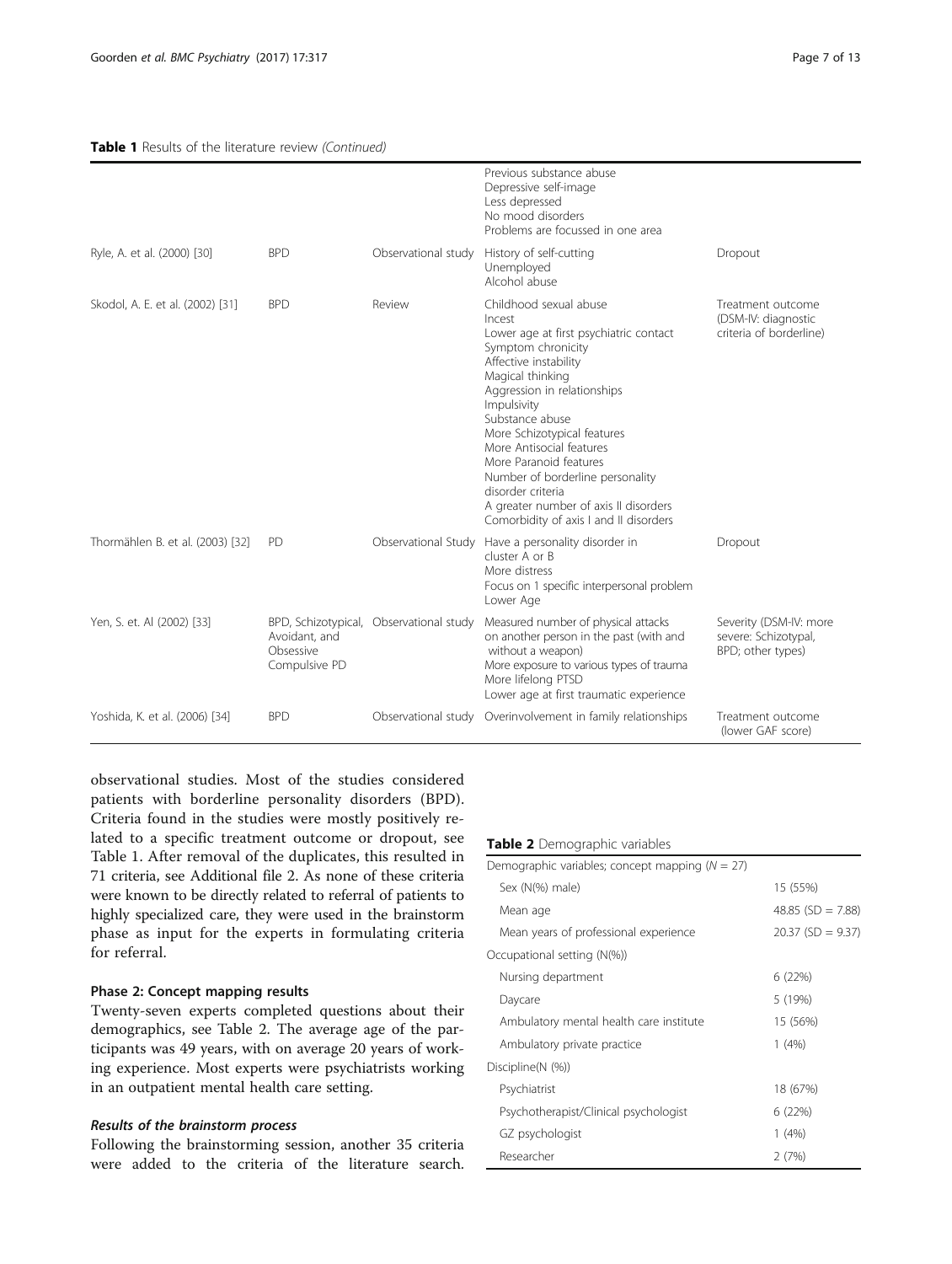Selection of the criteria left a remaining total of 95 criteria, see Additional file [2](#page-11-0) These criteria were included in the concept mapping system.

## Results of the sorting process

The average number of clusters created by the participants during the sorting process was 10 (Range 5–23). The working group decided on a maximum number of clusters of 15 and a minimum of two with an optimal number of clusters of 6. In general, the bridging values (level of homogeneity) were low or acceptably low, which indicates a high homogeneity level for these six clusters. Cluster 4 exhibited the highest bridging value. The bridging values and the criteria in the clusters are shown in Additional file [3](#page-11-0).

The clusters were presented in a cluster map with bridging values, see Fig. 3. This revealed that there were three clusters with very low bridging values (Cluster 1, Cluster 2, Cluster 3), indicating a high degree of cluster homogeneity. Goodness of fit was tested using the stress value  $(0 = \text{very})$ stable, 1 = distances between the criteria are completely at random). A stress value of 0.30 was found, which meant that the model fitted the data reasonably well.

#### Results of the rating process

The rating values per cluster are given in Additional file [3.](#page-11-0) Cluster 6 had a high rating score, despite its high bridging value. This means that, although the clinicians rated the criteria as important, the criteria often were not sorted into the same cluster (i.e. were not homogeneous). A t-test was performed to examine whether the scores from the rating task varied between the different

clusters. As multiple t-tests were performed, a Bonferroni correction was applied ( $p < 0.003$ ). Significant differences were found between cluster 1 and cluster 2. Also, a significant difference emerged between cluster 1 and cluster 3. This is caused by the higher rating of cluster 3 and cluster 2 as compared to cluster 1.

#### Results of the (final) expert meeting

Five experts attended the meeting, and three submitted input for the discussion in advance by email. During this meeting, the various clusters were defined that represented the content. They determined that six clusters that would be used. A relatively large number of variables were moved into cluster 6, which was in line with the high bridging values and corresponding low level of homogeneity in this cluster. Cluster 1, 2, 3, 4 and 6 were respectively operationalized as "Severe negative effect with disadaptive coping", "Severe destructive behaviour to oneself or others", "Multiple comorbid disorders on axis I and/or axis II due to severe psychiatric problems", "Severe chronic traumatisation in childhood", "Severe social and societal dysfunction: Global Assessment of Functioning  $(GAF)^2 < 45$ " and "Difficulties in developing a therapeutic relationship". "Specialized treatment was not successful" was added. Also "Possibility and willingness to strictly follow minimal treatment conditions" was added as a starting point for assessing patients with the checklist. After the conference call, the set of criteria was finalized. All clusters were evenly weighted based on relevance. As there was not much difference in rating between the clusters, it was decided to weight them evenly. A preliminary cut off point was also chosen during the conference call (score  $\geq 4$ ).

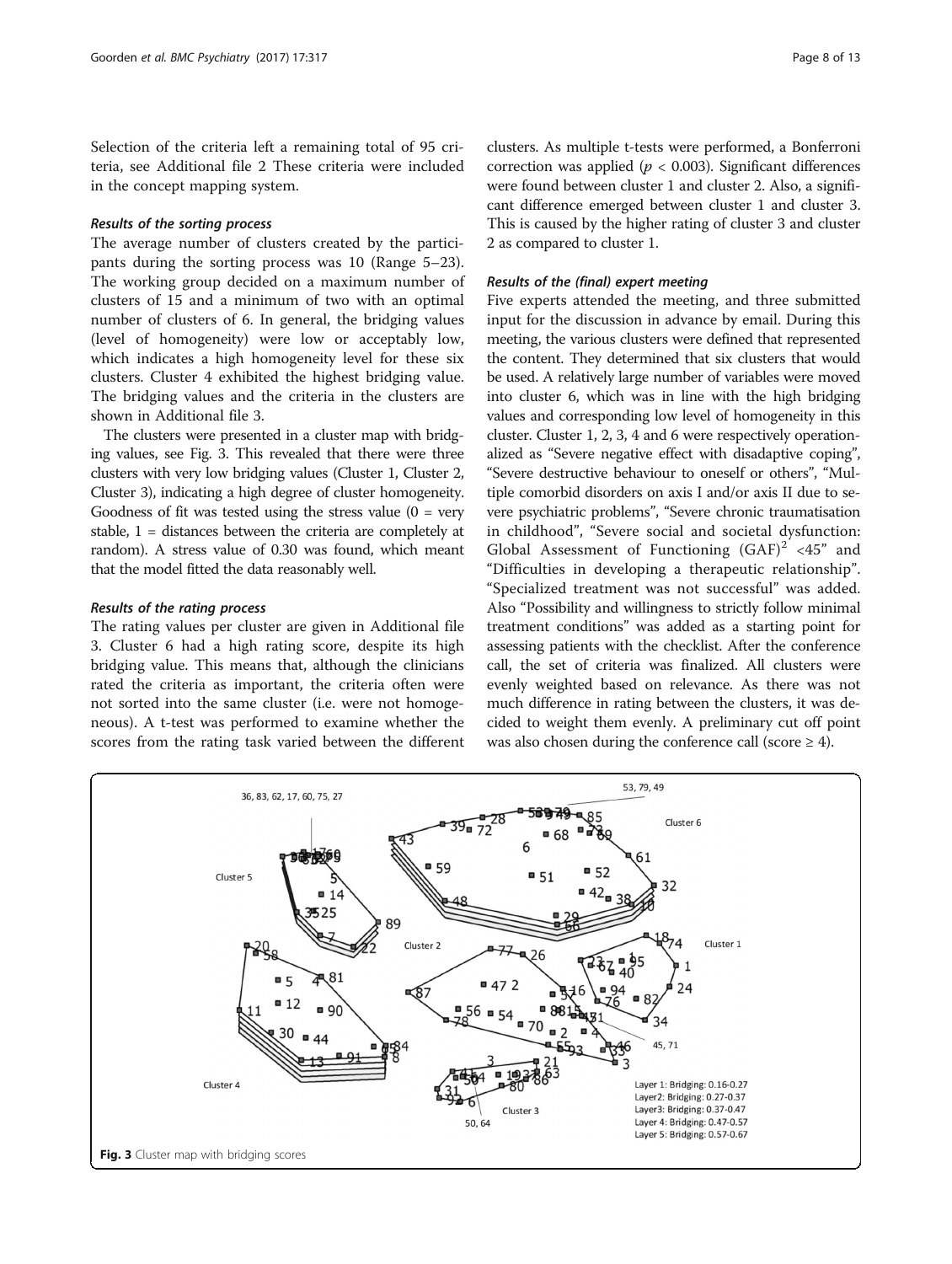# **Reliability**

Reliability was estimated by correlating each individual sort matrix with the total matrix. The resulting correlations were all averaged. The reliability, if no Spearman-Brown correction was used, was 0.49.

# Phase 3: Validation study results Pilot study

The similarities of the outcome of the criteria with clinical judgement were as follows: severe negative effect with disadaptive coping (77%), severe destructive behaviour to oneself and others (67%), multiple comorbid disorders on axis I and/or axis II due to severe psychiatric problems (72%), severe social and societal dysfunction: GAF < 45 (62%), severe chronic traumatisation in childhood (74%), difficulties in developing a therapeutic relationship (72%) and specialized treatment was not successful (81%). All criteria were highly similar. Severe social and societal dysfunction had the lowest similarity. Subsequently, we changed the cut-off score to GAF  $\leq$  50 because this yielded a higher similarity (68%).

## Validation study

Demographics: The characteristics of patients and therapists are shown in Table 3. There was no significant difference between the characteristics of the patients in the specialized and highly specialized care group. For therapists, only years of experience differed between the groups. In highly specialized care, therapists had more years of experience when compared to specialized care, see Table 3 (t(67.52) = 4.16, *p*-value =  $9,2*10^{\circ}$ -5).

Model: A multilevel model was applied. An overview of the outcomes in the model is showed in Table [4.](#page-9-0)

ROC curve: A ROC curve was plotted for the model, see Fig. [4.](#page-9-0) The area under the curve was high for the model, 0.865 (95% CI: 0.812–0.918) and subsequently the model discriminated well between low and high risk observations.

Cronbachs alpha: Cronbachs alpha was 0.69.

Meeting: During the meeting the experts agreed upon the criteria being part of the decision tool, as they cover expert opinion.

Scoring system: In Table [5](#page-9-0), the criteria were summed and sensitivity and specificity were determined at the specific cut-off points. A cut-off score of 4 and a cut-off score of 5 were associated with relatively good sensitivity and specificity, see Table [5](#page-9-0).

Meeting: In the second meeting, the experts agreed that it was more important for the tool to be sensitive rather than specific, and subsequently a cut-off score of 4 was chosen. The decision tool was then finalized, see Table [6.](#page-10-0)

## **Discussion**

Based on evidence from literature, a consensus method and a validation study a decision tool was developed to identify patients who may benefit from highly specialized care. Experts were consulted at every step to ensure good clinical relevance. The meetings ensured that the experts played a decisive role in the realization of the final result, while at the same time taking into account the generated clusters and ratings derived from the systematic concept mapping approach.

The DTPD consisted of seven criteria, as shown in Table [6.](#page-10-0) The criteria "Multiple comorbid disorders on axis I and/or axis II due to severe psychiatric problems", "Severe social and societal dysfunction" and "Severe destructive behaviour to oneself or others" were similar to the criteria of "Comorbidity", "Social functioning" and "Harm towards others" were found in the studies of Tyrer [[7\]](#page-11-0) and Crawford, Koldobsky, Mulder, and Tyrer [[14\]](#page-11-0). As in the validation study, these criteria were significantly associated with clinical judgement. However, our decision tool also contained additional criteria that were considered important for clinical judgement, two of which were also significantly associated with clinical

Table 3 Characteristics patients/therapists divided into specialized/ highly specialized care

|                                        | highly specialized care (Patients: $N = 110$ ;<br>Therapists: $N = 29$ ) | Specialized care (Patients: $N = 268$ ;<br>Therapists: $N = 59$ )<br>Mean (sd)/percentage (%) |  |
|----------------------------------------|--------------------------------------------------------------------------|-----------------------------------------------------------------------------------------------|--|
|                                        | Mean (sd)/percentage (%)                                                 |                                                                                               |  |
| Patients                               |                                                                          |                                                                                               |  |
| Age (years)                            | 35,0 (11,7)                                                              | 33,9 (10,6)                                                                                   |  |
| Gender (%men)                          | 34% (35)                                                                 | 28% (64)                                                                                      |  |
| Therapists                             |                                                                          |                                                                                               |  |
| Age (years)                            | 42.4 (11.2)                                                              | 33,9 (10,4)                                                                                   |  |
| Experience therapist (number of years) | $16.3 (8.7)$ **                                                          | $8.7(7,1)$ **                                                                                 |  |
| Talked to patient during intake (%Yes) | 94.9%                                                                    | 100%                                                                                          |  |

 $**p < 0.01$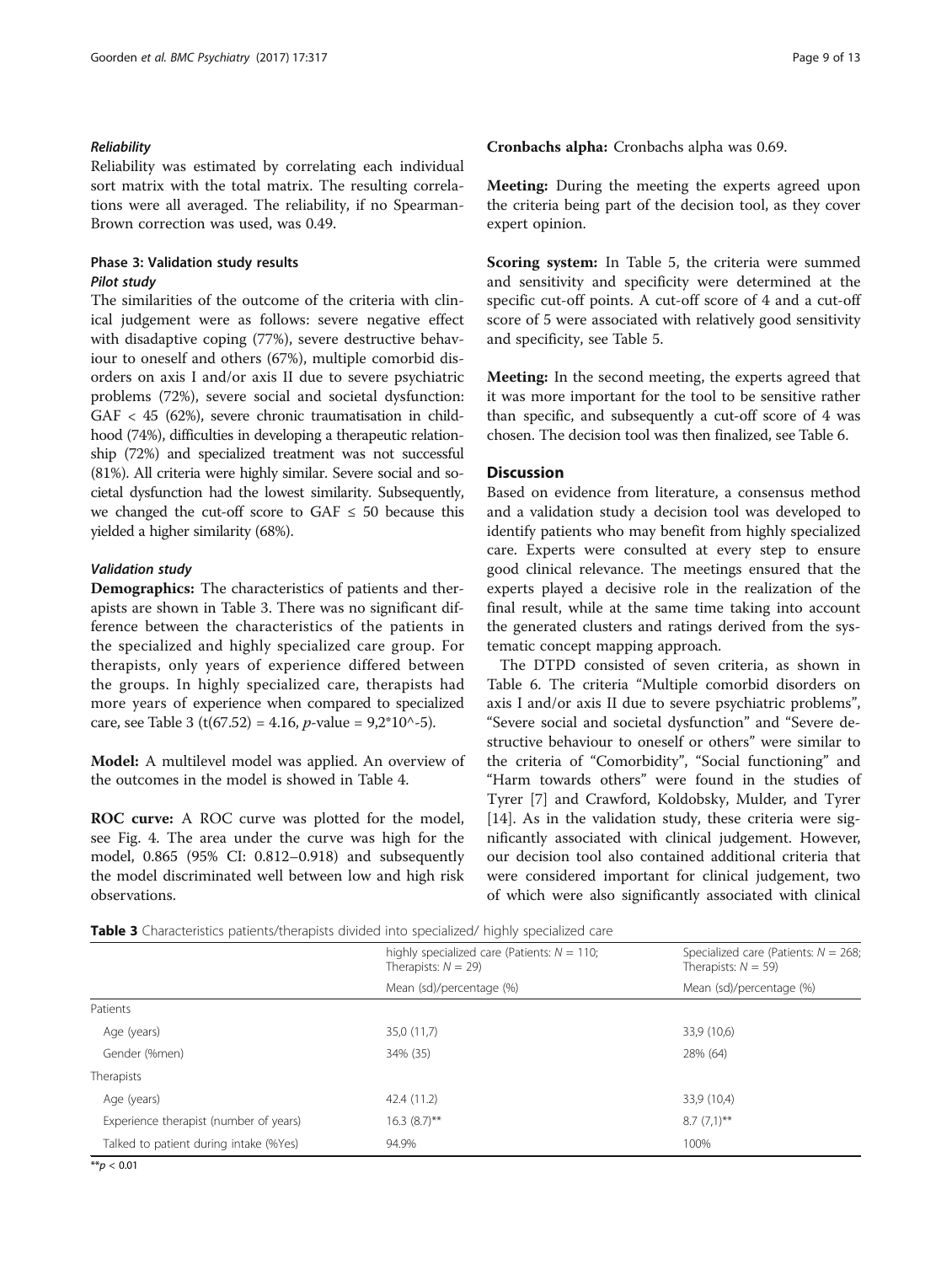### <span id="page-9-0"></span>Table 4 Multilevel model

|                                                                                         | Estimate    | <b>SE</b> | $p$ -value    |
|-----------------------------------------------------------------------------------------|-------------|-----------|---------------|
| Severe negative affect with disadaptive coping                                          | 2.530693    | 0.616013  | 3.99e-05**    |
| Severe destructive behavior to oneself or others                                        | 0.917365    | 0.234275  | $9.01e - 05*$ |
| Multiple comorbid disorders on axis I and/or axis II due to severe psychiatric problems | 1.737646    | 0.849724  | $0.04086*$    |
| Severe social and societal disfunction: GAF≤50                                          | 0.825936    | 0.380961  | $0.03016*$    |
| Severe chronic traumatisation in childhood                                              | 0.214238    | 0.807725  | 0.79083       |
| Difficulties in developing a therapeutic relationship                                   | $-0.004092$ | 0.265995  | 0.98773       |
| Treatment in specialized care was not successful                                        | .208202     | 0.387603  | $0.00183*$    |
|                                                                                         |             |           |               |

 $*_{p<0.05,}$   $*_{p<0.01}$ 

judgement. This may indicate that by using a systematic method, we covered a wider range of criteria compared to other studies.

# Limitations

Although a decision tool was developed that may cover a wide enough range of criteria to identify patients with personality disorders for highly specialized care, there are some limitations that need to be addressed. One limitation of the review was that an explicit statement containing information on the participants, interventions, comparisons, outcomes, and study design (PICOS) was not included. This approach was chosen to increase clarity, as the objective of this study was very broad (all interventions/comparisons were included and patients who were more severe and less severe were compared). Secondly, bias and quality of the studies was not assessed. All studies and subsequently all criteria on the decision tool that were found were included to minimize the risk of deleting important criteria. However, in the



rating phase of concept mapping the importance of the criteria was assessed by the experts and criteria that were not relevant were excluded.

A limitation of the concept mapping methodology is that no specific combinations of criteria can be created in the concept mapping system. For example, when the combination of comorbid disorders and low functioning is considered to be important for referral to highly specialized care but the separate criteria are not, it was not possible to address this issue in the digital system. However, when relevant, combinations were discussed during the final meeting. In future studies, it might be feasible to define these combinations in a more structured manner and at an earlier phase by arranging a separate focus meeting or by using an additional consensus method for defining combinations (such as the Delphi method). Although the goal of the decision tool is to prevent ineffective treatment for patients with a personality disorder, "Treatment in specialized care was not successful" was a criterion of the tool. The reason behind this is that in reality many patients still have ineffective treatments. Additionally, the criterion was frequently mentioned by clinicians and rated as important. The concept mapping model fitted the data reasonably well (stress value was 0.30). According to Kane & Trochim [[15\]](#page-11-0) a value of between 0.20 and 0.35 implies a reasonable fit. This finding is underscored by a meta-analysis of concept mapping studies, in which 95% of the stress values ranged between 0.205 and 0.365 [\[19\]](#page-11-0). The reliability of our study

Table 5 Number of criteria positively scored in relationship to sensitivity and specificity

| Number of criteria positively scored | Sensitivity | Specificity |
|--------------------------------------|-------------|-------------|
| 1. criteria or more                  | 0.88        | 0.31        |
| 2. criteria or more                  | 0.85        | 0.41        |
| 3 criteria or more                   | 0.83        | 0.52        |
| 4. criteria or more                  | 0.78        | 0.69        |
| 5. criteria or more                  | 0.70        | 0.85        |
| 6. criteria or more                  | 0.50        | 0.94        |
| 7. criteria                          | 0.18        | 0.98        |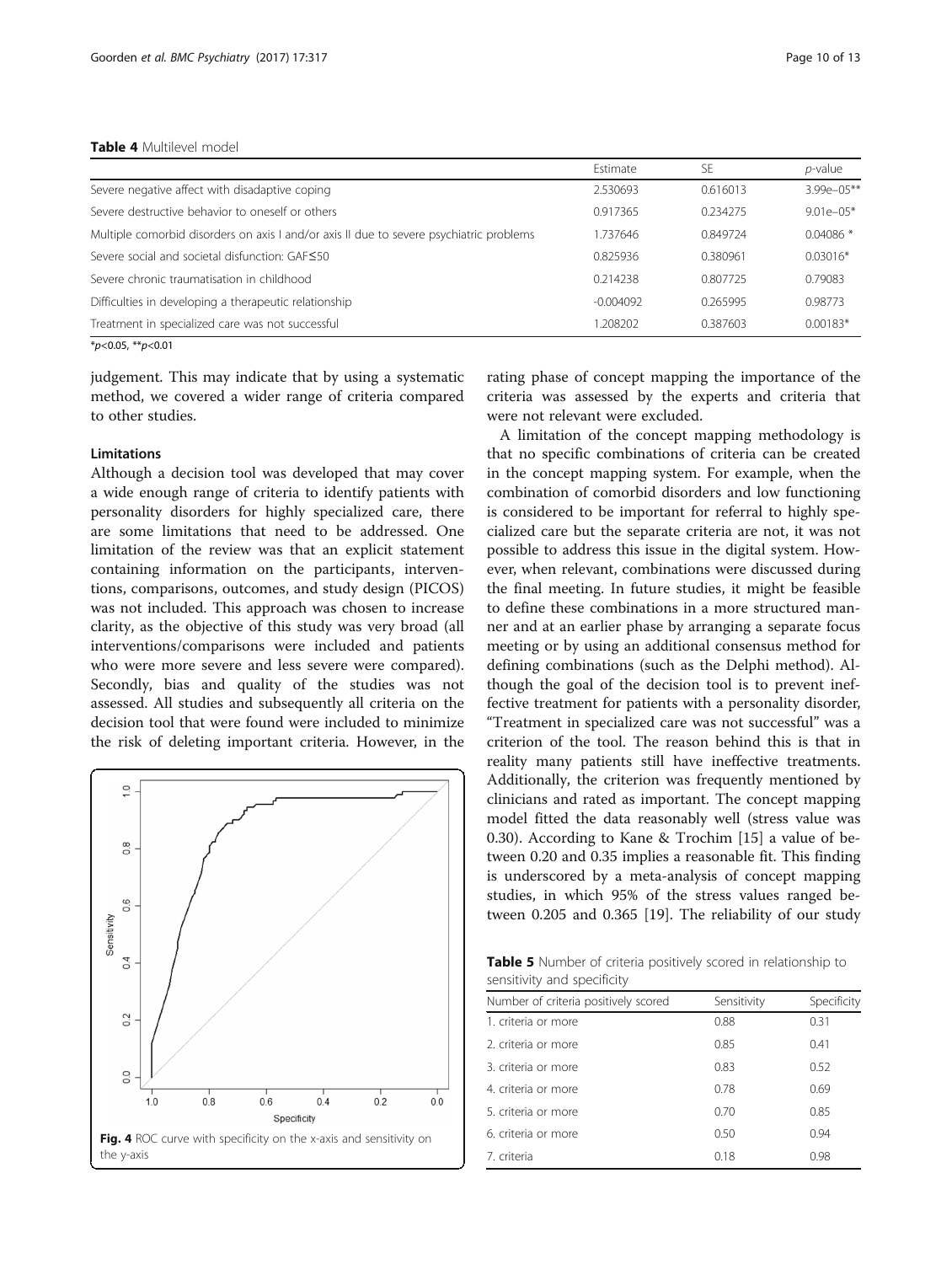<span id="page-10-0"></span>

|  | <b>Table 6</b> Decision tool |  |
|--|------------------------------|--|
|--|------------------------------|--|

| <b>TADIE O</b> DECISION LOOI                                                                        |                                                                                |                     |
|-----------------------------------------------------------------------------------------------------|--------------------------------------------------------------------------------|---------------------|
| Centre:                                                                                             |                                                                                |                     |
| Department:                                                                                         |                                                                                |                     |
| Name of professional/intaker                                                                        |                                                                                |                     |
| Name of patient                                                                                     |                                                                                |                     |
| BSN number of patient                                                                               |                                                                                |                     |
|                                                                                                     | Yes/No                                                                         | Value or<br>finding |
| 1. Severe negative affect with                                                                      | Yes                                                                            |                     |
| disadaptive coping                                                                                  | No                                                                             |                     |
| 2. Severe destructive behavior to                                                                   | Yes                                                                            |                     |
| oneself or others                                                                                   | No                                                                             |                     |
| 3. Multiple comorbid disorders                                                                      | Yes                                                                            |                     |
| on axis I and/or axis II due to<br>severe psychiatric problems                                      | No                                                                             |                     |
| 4. Severe social and societal                                                                       | Yes                                                                            |                     |
| disfunction: GAF≤50                                                                                 | No                                                                             |                     |
| 5. Severe chronic traumatisation                                                                    | Yes                                                                            |                     |
| in childhood                                                                                        | No                                                                             |                     |
| 6. Difficulties in developing a                                                                     | Yes                                                                            |                     |
| therapeutic relationship                                                                            | Νo                                                                             |                     |
|                                                                                                     | $NA^a$                                                                         |                     |
| 7. Treatment in specialized care                                                                    | Yes                                                                            |                     |
| was not successful                                                                                  | No                                                                             |                     |
|                                                                                                     | <b>NA</b>                                                                      |                     |
| Number of times positively                                                                          | Yes -> Go to question 8                                                        |                     |
| scored (=YES) Score ≥4?                                                                             | No-> Not referred to highly<br>specialized care based on<br>this decision tool |                     |
| 8. Possibility and motivation to<br>conform to minimal treatment<br>conditions for psychotherapy in | Yes -> Referred to highly<br>specialized care based on<br>this decision tool   |                     |
| intensive (day)care                                                                                 | No-> Not referred to highly<br>specialized care based on<br>this decision tool |                     |
|                                                                                                     | NA-> Referred to highly<br>specialized care based on<br>this decision tool     |                     |
| <sup>a</sup> NA Not applicable                                                                      |                                                                                |                     |

was reasonably high, compared to the studies of Bedi [[20\]](#page-11-0) and Van Manen et al. [\[19](#page-11-0)] which found reliability estimates of respectively 0.45 and 0.56.

A limitation of the pilot and validation study is that clinical judgement was used as a gold standard. However up to date, there are no other validated questionnaires that can be used to measure the same construct. An additional limitation was that only one therapist provided input on both clinical judgement and on the criteria of the decision tool. This may have contributed to bias in the validation study and in future studies this should be addressed. As for the psychometrics, the interrater reliability was not assessed - and thus the degree of agreement between therapists is not known. In addition to this, the construct validity was not measured as we did not have any instrument which would measure the same construct. In future studies the interrater reliability should be assessed and when possible the construct validity. The internal consistency assessed by Cronbach's alpha was relatively low. When criteria all measure one construct, Cronbach's alpha would be high. However, a psychological construct consists of several different related aspects. When the construct is broader, as in the current study, more aspects are measured and the Cronbach's alpha score will automatically be lower. In this way, a low alpha is not necessarily a disadvantage and may not prove a useful estimate. The selection of items on the instrument during the concept mapping phase ensured that only criteria that were thought to be clinically relevant by the experts were part of the the decision tool.

The results from the pilot study showed promise as the correlation between clinical judgement and judgement based on the set of criteria were high. The validation study confirmed the positive results for this study as the decision tool had high sensitivity and moderate specificity.

Although several forms of psychotherapy have proven to be effective in the treatment of personality disorders [[21\]](#page-11-0), not all patients profit from these treatments. Studies indicate that patients with more severe and complex personality disorders or specific characteristics may not profit from treatment [[22\]](#page-11-0) and are more prone to dropout [[23\]](#page-11-0). Subsequently, they often have a long treatment history with negative results. There is, however, growing attention on early detection and early intervention to confine future damage caused by personality disorders [[24\]](#page-11-0). The decision tool can be used in such a way as it may detect severe patients in an earlier stage of the disorder and improve their prognosis.

# Conclusion

In this study, we developed a decision tool to identify patients with personality disorders who may benefit from highly specialized care. This decision tool can be used by clinicians to identify patients who are in need of highly specialized treatment. Future research should focus on replication of this research in order to address the limitations in the current study and subsequently evaluate the long-term costs and quality of life of patients who are referred using the decision tool.

# **Endnotes**

<sup>1</sup>M.G (First Author) and D.S. (acknowledgements)

 ${}^{2}$ GAF = Global Assessment of Functioning scale [\[25](#page-12-0)]. It is a scale that is used by clinicians for rating social, occupational and psychological functioning of an individual.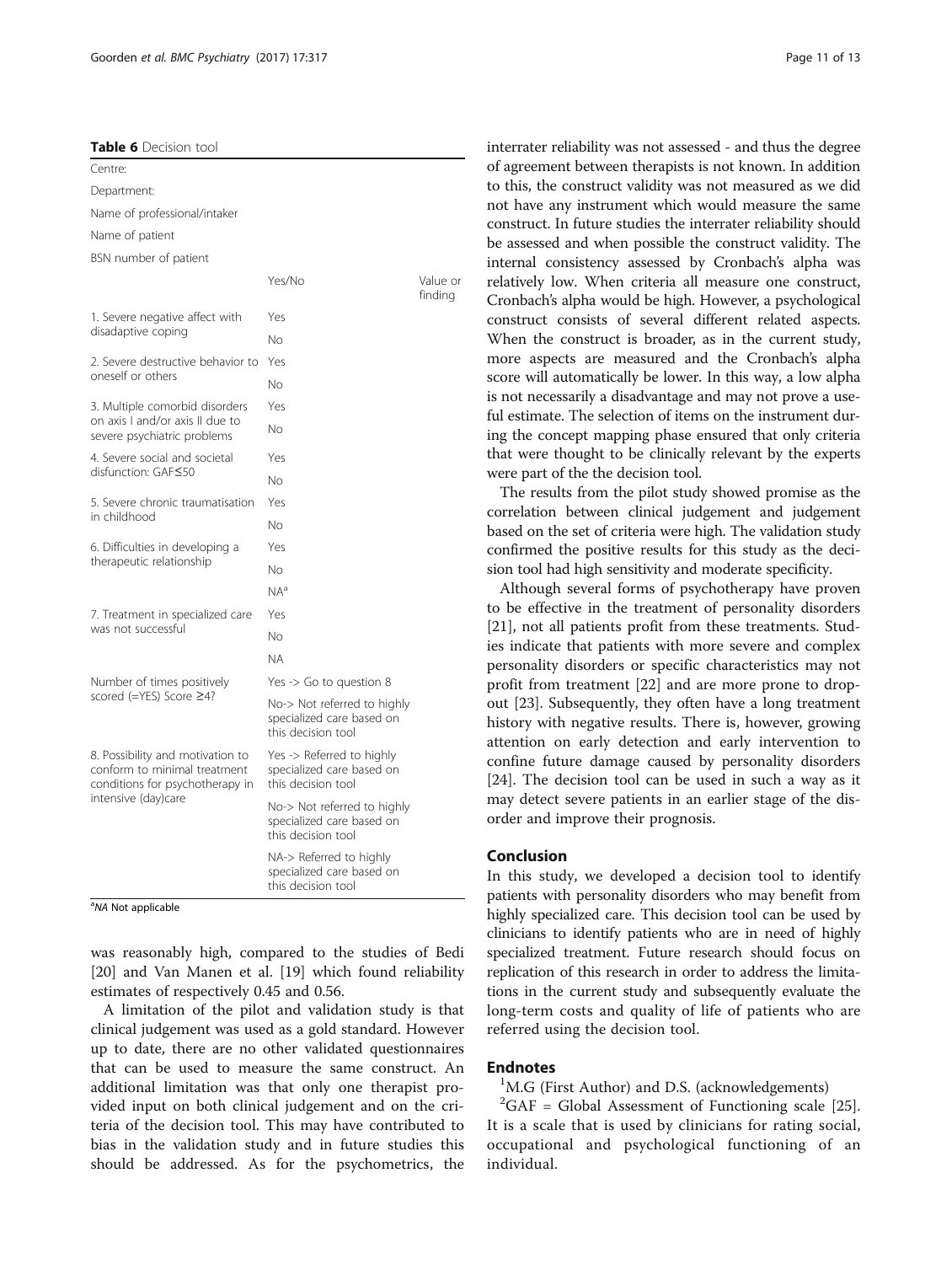# <span id="page-11-0"></span>Additional files

[Additional file 1:](dx.doi.org/10.1186/s12888-017-1460-6) Statistical analysis This part of the supplementary files provides detailed information about the analysis used in the concept mapping procedure. (DOCX 14 kb)

[Additional file 2:](dx.doi.org/10.1186/s12888-017-1460-6) Final set of criteria obtained via literature search or by brainstorming In this table, the final set of criteria that was extracted from the literature search and/or the brainstorm session is showed. (DOCX 18 kb)

[Additional file 3:](dx.doi.org/10.1186/s12888-017-1460-6) Cluster with average bridging and rating values. The table shows the criteria grouped by cluster and the average bridging values and rating values associated with the clusters. (DOCX 17 kb)

#### Abbreviations

AUC: Area under the curve; DTPD: Decision tool personality disorder; GAF: Global assessment of functioning; PICOS: Patient, intervention, comparison, outcome, setting; PRISMA: Preferred reporting items for systematic reviews and meta-analyses; ROC: Receiver operating characteristic curve

#### Acknowledgements

We want to thank Danja Stierman (D.S.) for her contribution in the selection of studies for the literature search.

#### Funding

The study was funded by the Foundation for Innovation of Health Insurers.

#### Availability of data and materials

As our data concerns sensitive personal data and it is possible to identify patients using this data, raw patient data is not shared and our paper only presents the aggregated outcomes.

#### Authors' contributions

MG was responsible for screening articles and data extraction. EMCW, JJVvanB and MJN advised and supported the researcher MG and approached the participants. Data was collected by MG. All authors contributed to approve the final manuscript.

#### Ethics approval and consent to participate

A statement of ethics approval and a consent to participate, was not required by the Medical Ethical Committee of the Erasmus MC Rotterdam, as the participants of the study were not subjected to any treatment or imposed modes of behaviour.

#### Consent for publication

A statement of a consent to publish, was not required by the Medical Ethical Committee of the Erasmus MC Rotterdam, as the participants of the study were not subjected to any treatment or imposed modes of behaviour.

#### Competing interests

There authors declare that they have no competing interests.

#### Publisher's Note

Springer Nature remains neutral with regard to jurisdictional claims in published maps and institutional affiliations.

#### Author details

<sup>1</sup> Erasmus University Rotterdam, Institute for Medical Technology Assessment, Institute of Health Policy & Management, P.O. Box 1738, 3000 DR Rotterdam, The Netherlands. <sup>2</sup>PsyQ, Department of Personality Disorders, The Hague, The Netherlands. <sup>3</sup>Viersprong, Institute for Studies on Personality Disorders (VISPD), Halsteren, The Netherlands. <sup>4</sup>Erasmus Medical Centre, Department of Psychiatry, Rotterdam, The Netherlands. <sup>5</sup>Zaanstad Medical Centre, Department of Psychiatry, Zaandam, The Netherlands. <sup>6</sup>Department of Child Development and Education, University of Amseterdam, Amsterdam, The Netherlands. <sup>7</sup>Department of Tranzo, University of Tilburg, Tilburg, The Netherlands. <sup>8</sup>Clinical Center for Body, Mind and Health, Academic Psychiatry Department, GGZBreburg, Tilburg, The Netherlands.

#### Received: 22 April 2017 Accepted: 11 August 2017 Published online: 31 August 2017

#### References

- 1. Lenzenweger MF. Epidemiology of personality disorders. Psychiatr Clin North Am. 2008;31(3):395–403. vi
- 2. Soeteman DI, Hakkaart-van Roijen L, Verheul R, Busschbach JJ. The economic burden of personality disorders in mental health care. J Clin Psychiatry. 2008;69(2):259–65.
- 3. Skodol AE, Gunderson JG, McGlashan TH, Dyck IR, Stout RL, Bender DS, Grilo CM, Shea MT, Zanarini MC, Morey LC, Sanislow CA, Oldham JM. Functional impairment in patients with schizotypal, borderline, avoidant, or obsessivecompulsive personality disorder. Am J Psychiatry. 2002;159(2):276–83.
- 4. Bender DS, Dolan RT, Skodol AE, Sanislow CA, Dyck IR, McGlashan TH, Shea MT, Zanarini MC, Oldham JM, Gunderson JG. Treatment utilization by patients with personality disorders. Am J Psychiatry. 2001;158(2):295–302.
- 5. Moran P, Rendu A, Jenkins R, Tylee A, Mann A. The impact of personality disorder in UK primary care: a 1-year follow-up of attenders. Psychol Med. 2001;31(8):1447–54.
- 6. Bateman A, Fonagy P. Health service utilization costs for borderline personality disorder patients treated with psychoanalytically oriented partial hospitalization versus general psychiatric care. Am J Psychiatry. 2003;160(1):169–71.
- 7. Tyrer P. The problem of severity in the classification of personality disorder. J Personal Disord. 2005;19(3):309–14.
- 8. Tyrer P, Reed GM, Crawford MJ. Classification, assessment, prevalence, and effect of personality disorder. Lancet. 2015;385(9969):717–26. 9. Soeteman DI, Timman R, Trijsburg RW, Verheul R, Busschbach JJ.
- Assessment of the burden of disease among inpatients in specialized units that provide psychotherapy. Psychiatr Serv. 2005;56(9):1153–5.
- 10. Sobocki P, Ekman M, Agren H, Krakau I, Runeson B, Martensson B, Jonsson B. Health-related quality of life measured with EQ-5D in patients treated for depression in primary care. Value Health. 2007;10(2):153–60.
- 11. Verheul R. Clinical utility of dimensional models for personality pathology. J Personal Disord. 2005;19(3):283–302.
- 12. Landelijke Stuurgroep Multidisciplinaire Richtlijnontwikkeling in de GGZ: Multidisciplinaire richtlijn persoonlijkheidsstoornissen. 2008, AF0806: 1–208.
- 13. Perlis RH. A clinical risk stratification tool for predicting treatment resistance in major depressive disorder. Biol Psychiatry. 2013;74(1):7–14.
- 14. Crawford MJ, Koldobsky N, Mulder R, Tyrer P. Classifying personality disorder according to severity. J Personal Disord. 2011;25(3):321–30.
- 15. Kane M, Trochim W. Concept mapping for planning and evaluation. California: Sage publications, Inc; 2006.
- 16. Liberati A, Altman DG, Tetzlaff J, Mulrow C, Gotzsche PC, Ioannidis JP, Clarke M, Devereaux PJ, Kleijnen J, Moher D. The PRISMA statement for reporting systematic reviews and meta-analyses of studies that evaluate healthcare interventions: explanation and elaboration. BMJ. 2009;339:b2700.
- 17. Concept Systems Incorporated. The concept system CS global software guide version 4.0. New York: Concept Systems Incorporated; 2011.
- 18. Trochim W. An introduction to concept mapping for planning and evaluation. Eval Program Plann. 1989;12:1–16.
- 19. van Manen JG, Kamphuis JH, Goossensen A, Timman R, Busschbach JJ, Verheul R. In search of patient characteristics that may guide empirically based treatment selection for personality disorder patients-a concept map approach. J Personal Disord. 2012;26(4):481–97.
- 20. Bedi RP. Concept mapping the client's perspective on counseling alliance formation. J Couns Psychol. 2006;53(1):26–35.
- 21. Stoffers JM, Vollm BA, Rucker G, Timmer A, Huband N, Lieb K. Psychological therapies for people with borderline personality disorder. Cochrane Database Syst Rev. 2012;(8). doi[:10.1002/14651858.](http://dx.doi.org/10.1002/14651858)
- 22. Gunderson JG, Daversa MT, Grilo CM, McGlashan TH, Zanarini MC, Shea MT, Skodol AE, Yen S, Sanislow CA, Bender DS, Dyck IR, Morey LC, Stout RL. Predictors of 2-year outcome for patients with borderline personality disorder. Am J Psychiatry. 2006;163(5):822–6.
- 23. Barnicot K, Katsakou C, Marougka S, Priebe S. Treatment completion in psychotherapy for borderline personality disorder: a systematic review and meta-analysis. Acta Psychiatr Scand. 2011;123(5):327–38.
- 24. Newton-Howes G, Clark LA, Chanen A. Personality disorder across the life course. Lancet. 2015;385(9969):727–34.